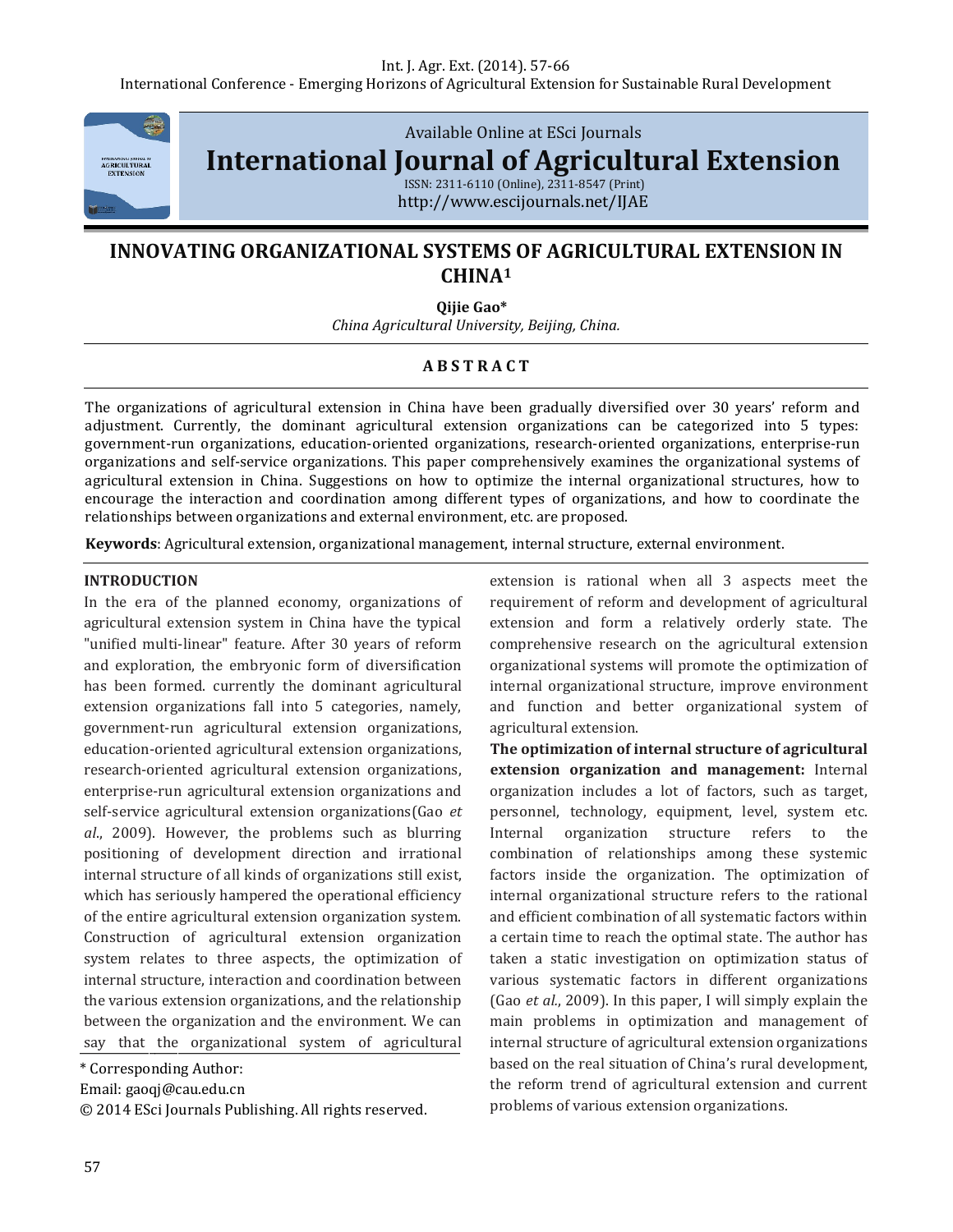**Government-run agricultural extension organizations**: Now China has formed 5-level agricultural extension system which consists of central government, province, city, county and township level. Extension organizations above county level are affiliated to the same-level governmental administrative departments. Township-level extension organizations are affiliated to superior administrative departments. Some towns set up specific agricultural extension administrative departments, implementing the comprehensive functions of management, law execution and service. Nowadays, China's agricultural extension system and institution is in the phase of transformation and faces many serious problems, especially, in local agricultural extension systems, such as organizational management, personnel structure, funds input, projects management and extension methods and so on, which directly impact the extension and transfer of agricultural science and technology. Therefore, the following issues should be addressed to optimize the internal structure of government-run agricultural extension organizations:

First, reform and improve the grass-roots organizations of agricultural extension system. The reform of agricultural extension system at basic level focuses on the county and township-level extension organizations. The reform of grass-roots units of agricultural extension institutes is a critical issue. Extension stations in villages and towns are specific units of action in science and technology extension. However, there exist problems including shortage of staffs, low salary, poor conditions and the imperfection of institution. Reform of extension station should be emphasized, and the relationship between "vertical and horizontal management" should be dealt with. In some areas with good conditions, the setup of extension organizations can be based on local industry instead of personnel skills to gradually assimilate grass-roots extension workers into the system of civil servants and promote their interests and efficiency of extension.

Second, strengthen the division of labor and cooperation within the system and improve the efficiency of resource allocation through system innovation. The current government extension organization system includes many lines of administrative departments: the Ministry of Agriculture, Department of Forestry, Ministry of Water Conservancy, Ministry of Science and Technology, Ministry of Education, the financial system, material supply system, etc. Reasonably allocating extension

resources not only relates to the function of different levels of extension organizations with existing subsystems, but also relates to the division of labor and cooperation between each subsystem, and more importantly to resource distribution in different departments, regions and industries. It is also very important to perfect the mechanism of resource allocation and the corresponding management system, especially to optimize all kinds of extension personnel training, motivation and evaluation system, improve personnel's business level and arouse the enthusiasm and their creativity.

Third, deepen and expand service content, and improve the methods and modes of service. An important development trend of modern agricultural extension is to transform from pure technology extension, administrative instruction extension to a comprehensive consulting service and mutual communication based on user's needs . The beginning of China 's agricultural extension system was similar to US and European extension practices, China mainland started to use the word "agricultural technology extension" after the establishment of new China in 1949, which strengthened administrative instruction extension. Nowadays, in view of international experiences or China's rural development experiences, recovering original meaning of the agricultural extension is the basic trend. Besides agricultural technology, various practical knowledge, techniques and information related to the production and life of rural residents should be listed into the contents of agricultural extension. Furthermore, modern agricultural extension should pay more attention to communication with farmers by various ways of modern agricultural extension and carry out education and advisory service based on the needs of rural residents.

**Education-oriented agricultural extension organizations:** Because government-run agricultural extension dominated for a long time in China, agricultural extension by agricultural universities was ignored, which was a big waste of extension resources of universities or colleges. Attentions to the following problems should be paid about the management improvement and optimization of internal organization structure of education-oriented agricultural extension:

First, clearly define the essential features and fundamental task of education-oriented agricultural extension organizations. The agricultural extension system of education institutions is a distributed network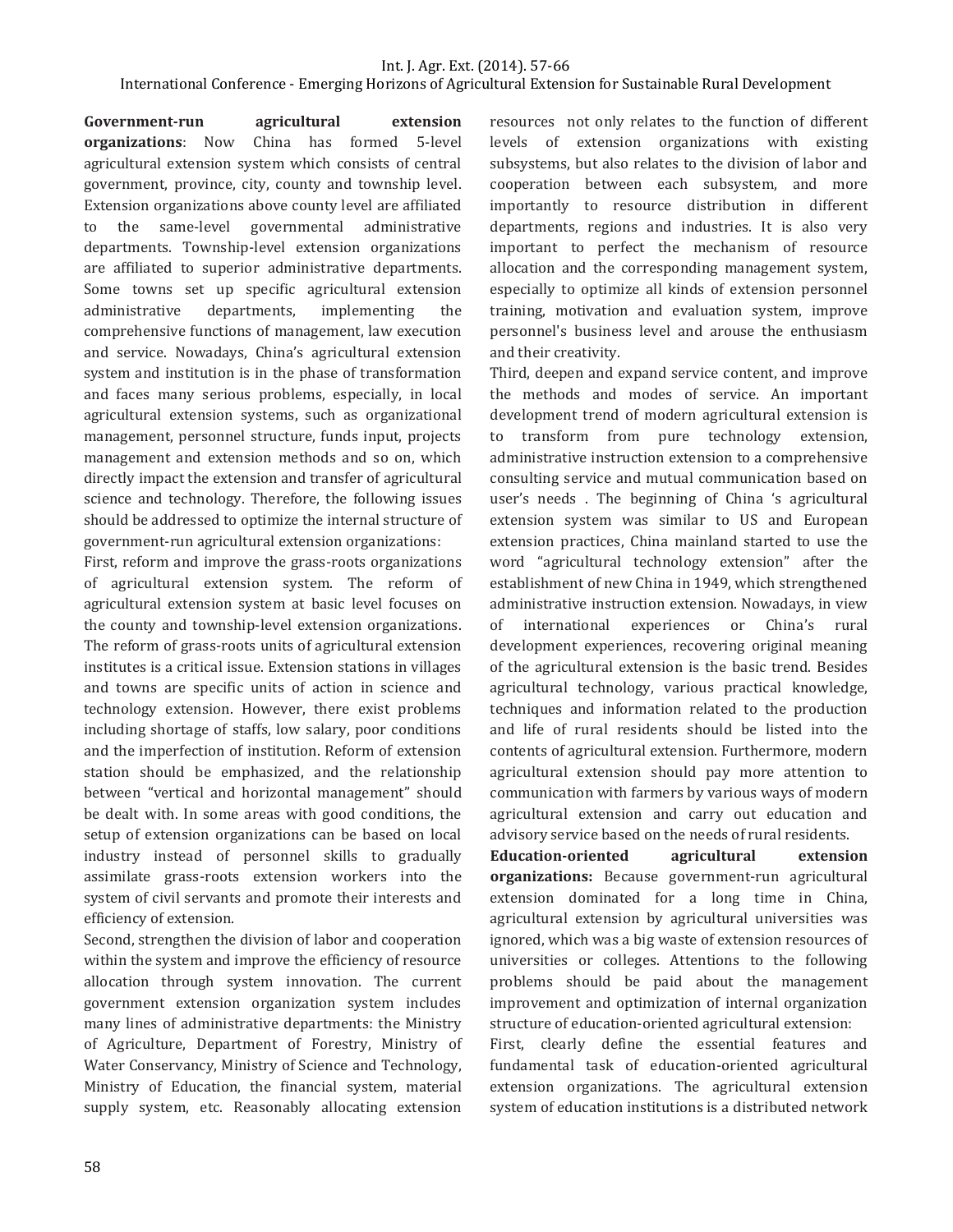### Int. J. Agr. Ext. (2014). 57-66

# International Conference - Emerging Horizons of Agricultural Extension for Sustainable Rural Development

of organization. The actors of the network include the central higher-education institutions, provincial universities and colleges, and local vocational colleges and schools. The major function of the network is to provide education and training, promote the application of scientific and technological achievements with the objective of increasing the income and improve the quality of life of peasants and the rural population. Education characteristics of education-oriented agricultural extension organization are emphasized in agricultural extension work, following the ideas and principles of integrated community development and sustainable development in rural areas. the fundamental purpose is to enhance knowledge dissemination and community-level capacity building through systematic combination of intellectuals and peasants, scientific and technological achievements, and the enterprise and users community. The advantage of personnel, technology, information and achievements in agricultural colleges and universities will be fully performed, market mechanism will be introduced, thus existing resources will be integrated.. Through multiplechannel and full- range human resources development, the target of "taking the university to the farmers" will be realized. The operation process of education-oriented extension organization must adhere to talent training and technology transfer with the aim of providing social welfare and serving agriculture, peasants and rural areas and the development of regional economy.

Second, optimize the structure of agricultural extension management, give full play of each and every unit inside the system to realize the complementary advantages. Nowadays, the critical problems of university agricultural extension organizations are unclear duty of agricultural extension, chaotic mechanism setup, too many superiors or no management. Many colleges take educational units as extension units, impeding the development of extension work. With the continuous innovation of education-oriented agricultural extension organizations, every part develops its advantages and function during the practice of agricultural extension. In the future we need to endeavor to position and regulate all kinds of extension subjects and make sure that the teachers and students, enterprises and units of high-tech parks can share scientific and technological achievements. Education-oriented extension organizations integrate the functions of education, scientific research, extension, advisory and incubation.

But it is not every staff that must carry out the work of education, scientific research, extension, advisory and incubation. Therefore, it is necessary to position the work of each extension actor, and set up different criteria of assessment and management system, coordinate individual development into agricultural extension organization. Meanwhile, we should set up the sharing mechanism of scientific and technological achievements and make sure technique cooperation of every extension actor.

Third, deepen the management system reform in colleges and universities, innovate extension operation mechanism and implementation methods. To give full play to the initiative of universities in the development and extension of agricultural technology, the market mechanism must be introduced to explore the mechanism to combine project, achievements and enterprises, and the formulation of relevant policies. The position of agricultural universities is not only to educate undergraduates and graduates, but also to cultivate rural entrepreneurs, farmer leaders, professional educators and extension workers. At the present stage, township enterprises and dragon-head enterprises play an important role in rural development of economy. Agricultural universities should integrate various available resources and make use of their current technological achievements, and take the model of university + enterprises cooperation to strengthen self-development and sustainable development, construct and perfect organizational system of education-oriented agricultural extension suitable for our national conditions. The construction of educationoriented agricultural extension service network relies on three levels of educational institutions--national agricultural university, provincial agricultural colleges, agricultural vocational schools and vocational technical school to integrate various available resources. It also needs school's technical information resources and human resources, to transmit advanced agricultural knowledge and technology to rural areas through various methods, including information services of science and technology, technical training and advisory services, technical contract, technical development, technique transfer, techniques as shares, and construction of science and technology-oriented enterprises, etc.. Whichever ways you adopt, the precondition is the reform of university system, the establishment of a new type of human resources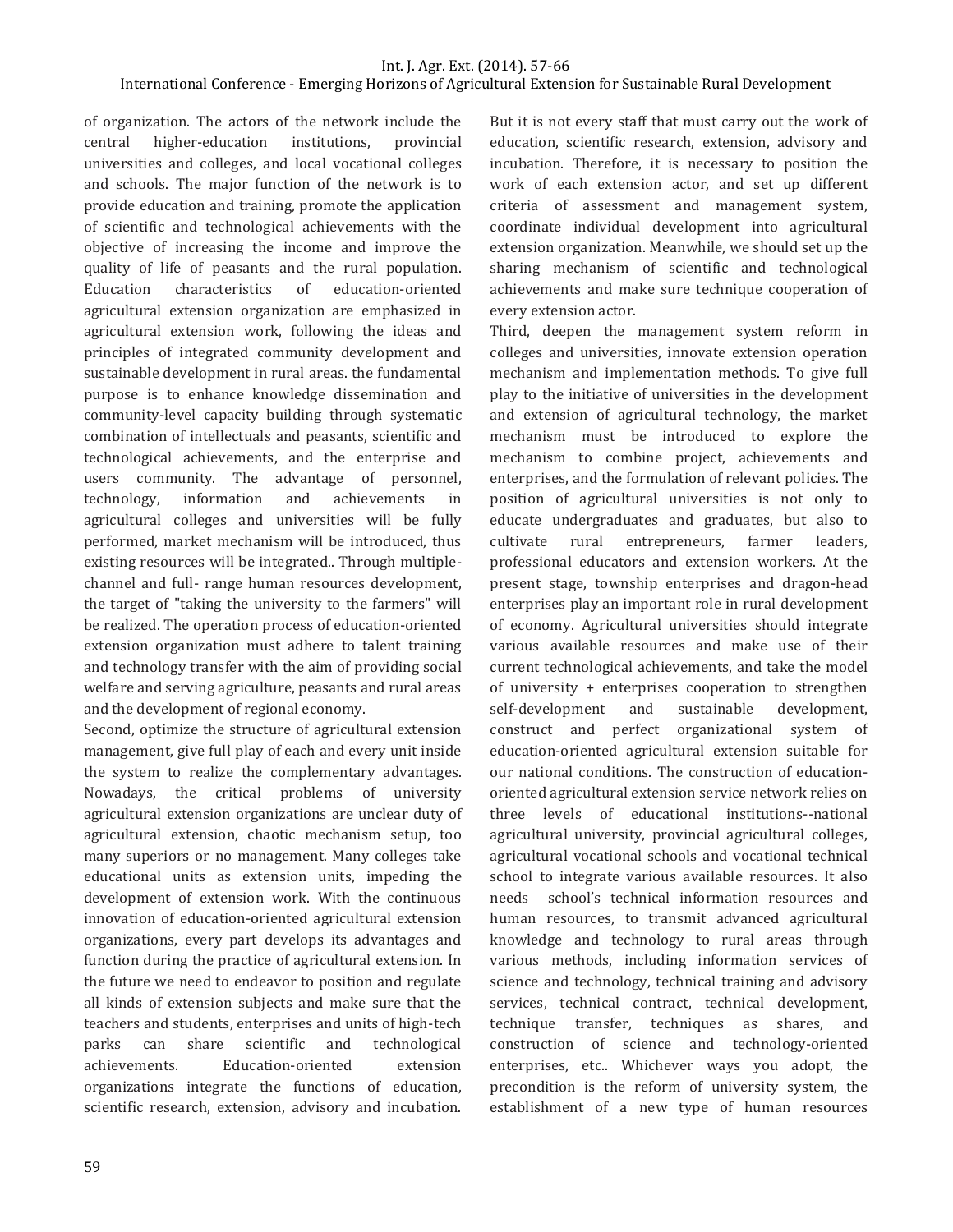incentive mechanism in colleges and universities, setting post of agricultural extension.

**Research-oriented agricultural extension organizations:** Research-oriented agricultural extension organizations refer to agricultural extension organizations set up by the institutes of science and research, including extension departments of academy of agricultural science at the levels of nation, province, local cities and other various professional research institutes. The target of extension is mainly farmers and agriculture-related enterprises, The internal structure optimization and management of research-oriented agricultural extension organizations should pay attention to the following issues:

First, change the direction of scientific research management, establish the concept of managing technology. This will need to change the idea from project-oriented to market-oriented. Research-oriented agricultural extension organizations and research personnel must be aware that non market-oriented research is a waste of resources. The competition in the future is not only in the laboratory, but also in the international and domestic market. Therefore, we must pay attention to the management of science and technology. Top management should properly guide differentiation and flow of scientific research personnel, perfect the restructuring of the scientific research institutes and facilitate the transformation of some scientific research personnel to enterprise employees, meanwhile, strengthen the comprehensive evaluation of scientific research personnel. Taking the single knowledge structure and lack of management skills of the existing staff into consideration, it is very necessary to carry out the appropriate training and introduce senior management personnel and professional managers from enterprises.

Second, optimize the setting of units and departments. The internal structure of scientific research unit set by the long-term reference of governmental agencies and institutions, has not adapted to the needs of rural economic development at the present stage. It is necessary to consider local conditions for adjusting the setup of the departments and units, such as adding units of agricultural products processing, research units of marketing, industrial economics and trade.

Third, innovate management system and regulations. For a long time, research institutes have followed traditional management system in the form of "career

management + operator control" mode, and reform of state-owned operating assets management and intellectual property were lagged behind. Therefore, we must change the concept and mode of the traditional management, and restructure enterprises in accordance with requirements of the modern enterprise system. This requires a clear property right system. The reasonable elements of enterprise property should be defined according to the characteristics of industry competition and the conditions of the enterprises. At the same time attention should be paid to the corporate governance structure and the building of enterprise culture, based on scientific and technological advantages, and the market situation. In addition, standardized evaluation system, incentive mechanism, supervision, balancing mechanism should be set up to innovate the incentive and distribution system. in order to research and adjust interest pattern of personnel at various levels, give consideration to efficiency and fairness, design performance-based salary system for senior managers of enterprises , and make the technical transformation proceeds benefit the masses of workers.

**Enterprise-run agricultural extension organizations:**  Enterprise-run agricultural extension organizations refer to agricultural extension agencies set up as enterprise or company, aiming at increasing the economic benefits of the enterprise. The service clients include product consumers or raw material providers, mainly professional farms or farmers. Enterprise-run agricultural extension organizations need to pay attention to the following problems in internal management:

First, pay attention to technological innovation and institutional innovation. From a long-term point of view, the key to enterprises' sustainable development lies in technological innovation. The input capacity, implementation capacity and output capacity of technological innovation of agricultural enterprises in China are not balanced at present (Gao *et al.*, 2008). More attention should be paid to exploring and promoting the expanding capability of product related technology to other product areas, after-sale customer service capacity, sales network and marketing capability, consummation degree of incentive mechanism innovation, market research and development ability, the frequency of technological innovation, customer management capability, enterprise R & D funding level. In the process of technology innovation capability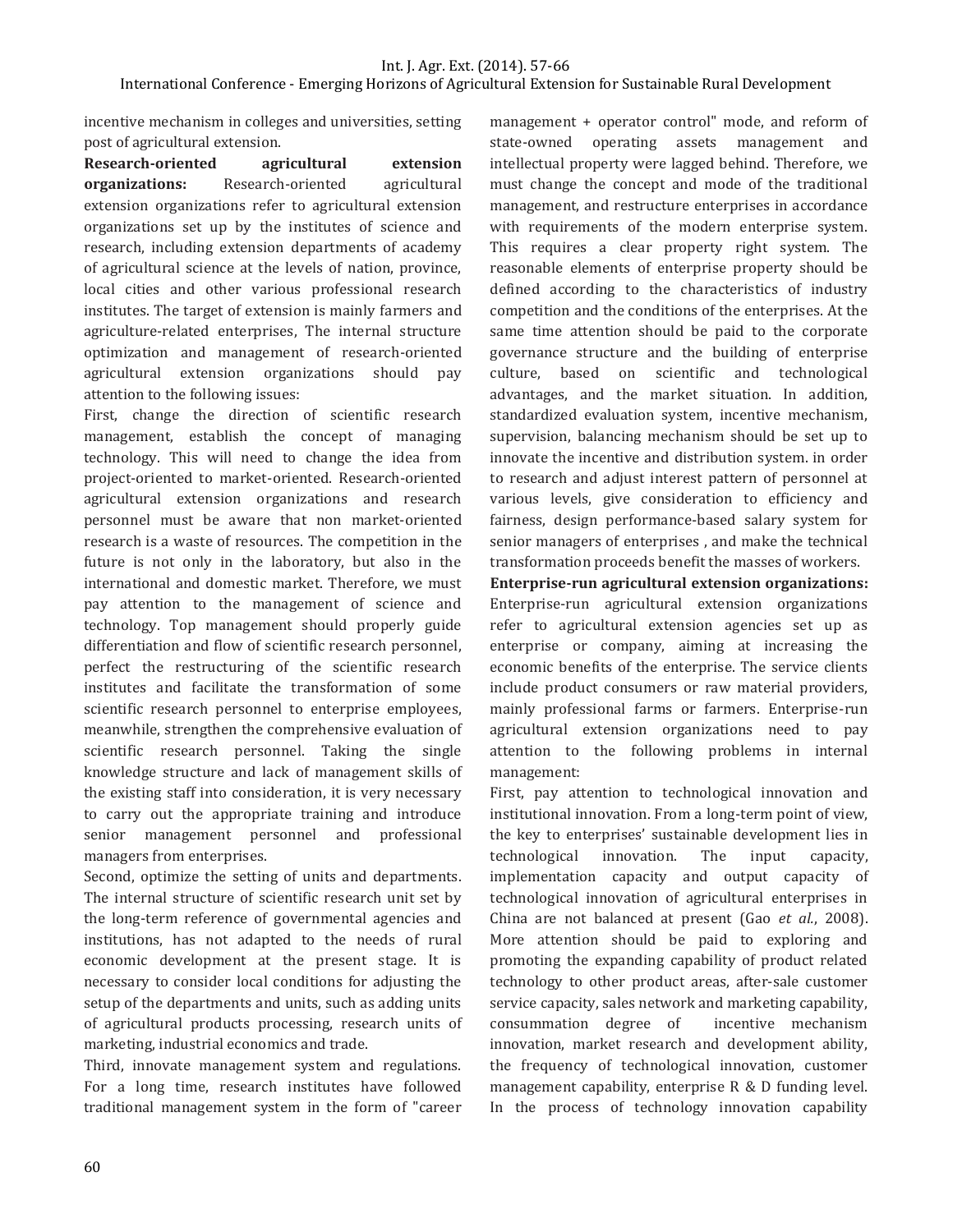building of agricultural science and technology enterprises, the key tasks are the construction of the enterprise independent innovation platform and the mechanism of independent innovation. A good independent innovation platform system can provide good environmental security for sustainable technology innovation, market innovation, culture innovation and knowledge innovation, so that enterprises can continuously strengthen the innovation capacity, reduce the risk of innovation, improve the technological level of products and the competitive advantage. In transition period, market economy system is not perfect, which is the bottleneck hindering the technology innovation and sustainable development of many China's enterprises. Enterprise institutional construction involves both formal and informal institutions. Currently, the special attention should be paid to the building of enterprise culture, human resources management, corporate governance structure and internal management system. The human resource management of agricultural science and technology enterprises should emphasize the "team spirit" to realize optimal combination of introduced talents and the original staff. And with the expansion of enterprise, it is necessary to take local conditions into consideration to develop effective means of human resource management, establish market-oriented salary system, concern the occupation career management of staffs, In transition period many enterprises have not formed the stable and distinctive enterprise culture, the formal institutions are not perfect, therefore special attention should be paid to the influence of corporate culture on enterprise innovation and development.

Second, establish risk prevention mechanism, enrich and perfect organizational methods for enterprise extension service. Agriculture is an industry with high risk, which leads to the high risk in agricultural enterprises. It is necessary for agricultural enterprises to enhance risk awareness, set venture capital, strengthen ability in dealing with their business market risk, technology risk and policy risk, at the same time to improve degree of cooperation and information sharing with competitors and service clients. Enterprises should choose their own extension service methods according to the degree of their participation in the agricultural extension service provision.. For example, provide technology products and technology services; adopt the integrated methods of combining research, extension, production and sales together, "company + farmer", integrated technology

and marketing service mode and so on. At present, the dominant "company + farmer household" mode face the risk of contract breach, we must improve the relevant system, for example, let farmers buy shares, to ensure farmers and enterprises to form common-interest community.

Third, strengthen the social responsibility of agricultural enterprise. As a part of the society, the fundamental task of enterprise is to provide the best products and service for the society. In a certain sense, social responsibility is the fundamental purpose of enterprises. Agricultural enterprises should recognize that serving agriculture, rural areas and farmers is the fundamental goal of their development. In reality, due to the fierce competition, the consciousness of social responsibility is very easy to be forgotten by the enterprise. A lot of enterprises only pursue short-term economic interests, although it may also have a certain degree of growth, but in the end they do not go further. To achieve sustainable development, enterprises must be certain that their fundamental goal is social responsibility. Therefore, enterprises-run agricultural extension organizations need to change the "profit maximization" service concept in the extension service provision, unite interests of enterprises and farmers to let clients benefit from extension services.

**Self-service agricultural extension organizations:**  Self-service agricultural extension organizations are a kind of organization formed based on the cooperation of members. Considering the organization's development process, the most representative is the agricultural cooperative organizations formed by farmers. As a new thing which emerged in the rural reform process, selfservice agricultural extension organization in China is to help the farmers in self-mastery and application of science and technology. They have played a positive role in promoting the development of agriculture. However this organization itself also exposed many defects and shortcomings. Its internal structure optimization and management improvement in the future needs to pay attention to the following issues:

First, further define the objectives and principles of the extension service. Self-service agricultural extension organization is established based on the values of selfhelp, self-responsibility, democracy, equality, and unity. Its main objectives include: to improve the degree of organization of farmers, to change the farmers' inferior position in the market competition, to solve the contradiction between small production and big market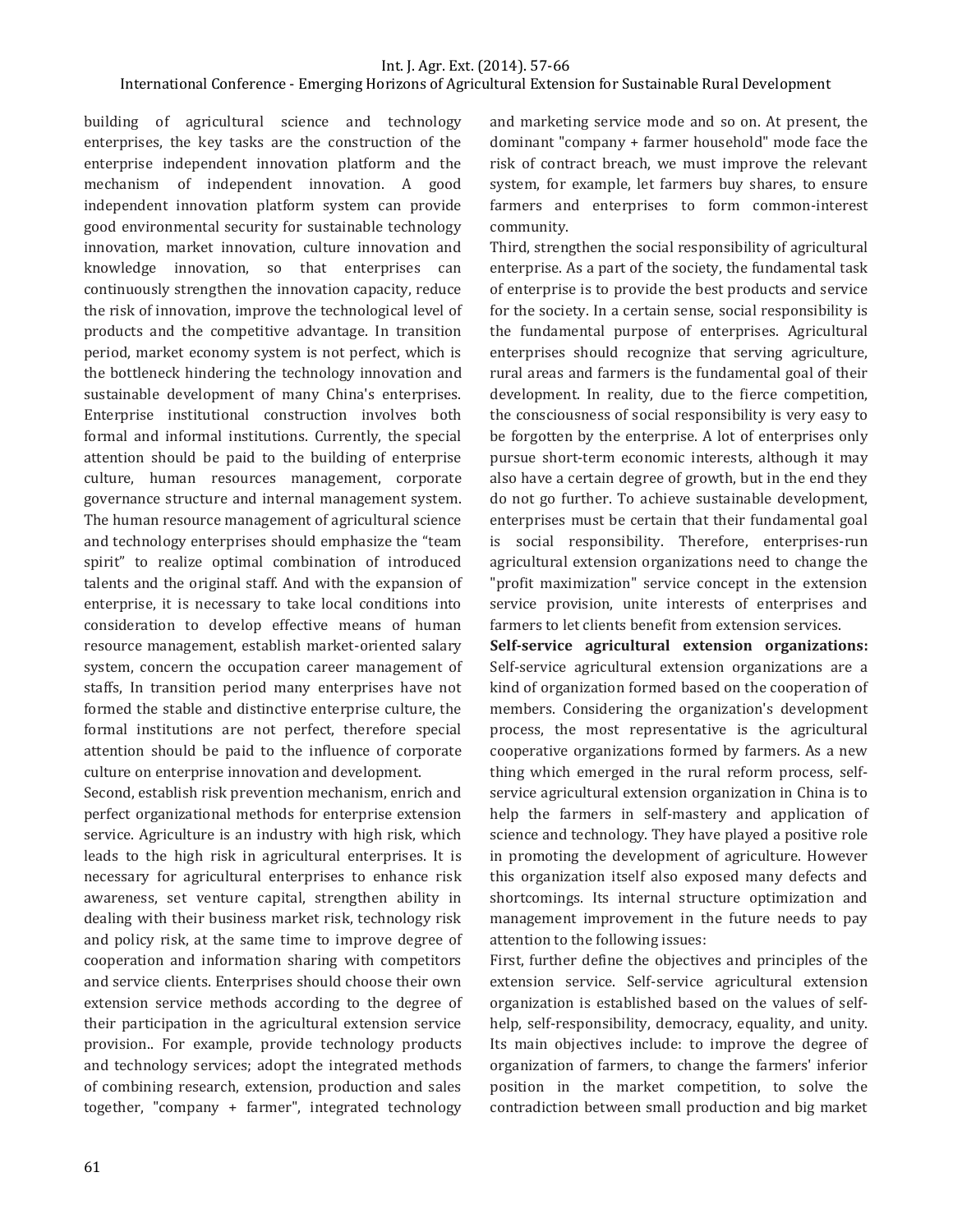and to make up for the shortcomings of rural social service system, and meet farmers' needs for diversified extension services etc. Generally speaking, the development of vibrant farmers' organizations needs to start from the practical goal, easy to be realized, which allows organizations to focus on strengthening internal management. When conditions are ripe, to implement strategic objectives needs to devote more resources and complex management skills. The basic principles involved in self-service agricultural extension organization should be as follows: (1) the principle of mutual benefit. This is the fundamental principle of selfhelp agricultural extension organizations. Different from other extension organizations, the organization's activities should not be for profit purpose. The organization must meet the needs of the rural population, solve their problems in production and life as the basic organization service. (2) the principle of democratic management. Different from organization of hierarchy, self-help agricultural extension organization is a democratic organization controlled by its members, and thus without strict hierarchy, members actively participate in the organization's policy formulation and decision-making process. (3) open and transparent principles. Credibility is the basic element for survival and development of self-help agricultural extension organizations, therefore, the arrangement of the corporate governance structure, implementation of the major decision-making, management and use of funds and other activities should be implemented based on open, transparent principle.

Second, form reasonable organization structure and decision-making mechanism, and establish the organization system. The sound development of selfhelp agricultural extension organizations relies on reasonable organization structure and decision-making mechanism including the organization positioning, definition of the aims and objectives of the organization, the setup of organization, the selection of suitable strategy and tactics etc.. In the process of growth and development of self-help agricultural extension organizations, external conditions and internal environment change frequently, so it is necessary to adjust and optimize the internal structure of the organization accordingly to adapt to environmental changes. The standard self-help agricultural extension organizations should follow the basic principles of cooperative system, set up the general assembly and the

congress, the Council, board of supervisors and executive mechanism. At the same time, farmers should be given the right to vote and to be elected, the right to participate in, to ensure that farmers exercise democratic management rights, establish the right property rights system, interest and risk- sharing mechanism between members and organizations.

Third, strengthen the organization management, perfect the extension service mode and means. Norms are standards and guidelines of the operation of the organization, through which the objectives and the way of organization operation will be identified, and disordered management and waste of resources can be prevented. To promote technological innovation and extension of farmers' organizations, it is of vital importance to make the organization a dynamic and open organization in order to maintain rapid, flexible response to the changes of external environment, raise the capital necessary for innovation and keep close communication between members in the organization and between organization and external environment, in order to obtain the required information. At the same time, it is necessary to establish a culture that encourages innovation and attracts professional technical experts and talents into farmers' organization, so that they become the main force to promote the participation and organization innovation. Besides, we should also perfect extension service mode and means, and strengthen cooperation among scientific research units, colleges and universities, improve the information service, to meet the needs of modern agricultural extension services.

**The interaction and coordination among agricultural extension organizations:** Interactive relationship between organizations is actually the exchange of social resource, such as, material, energy, knowledge, technology, information and personnel, and coordination of the relationship between them is the main resource allocation. Under the planned economy system, the interactive implementation is usually forced in the administrative organization system under pressure, which so easily leads to organizational energy attenuation and worsen the relationship between organizations, difficult to coordinate. Under the market economy system, the interaction between organizational systems has the main identity of voluntary interaction driven by mutual benefits and common goals. Because of the limited space, this paper is not intended to elaborate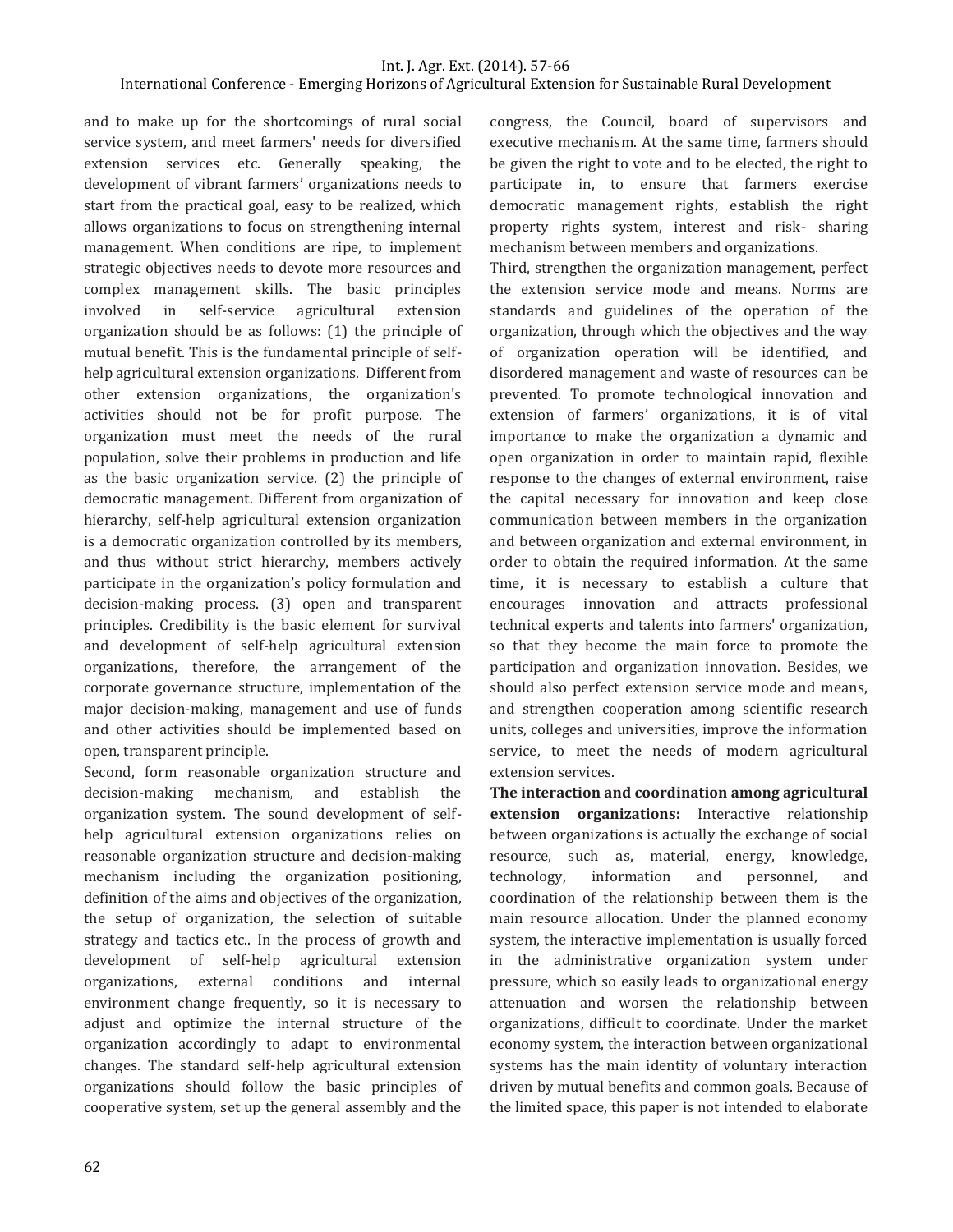the relationships between various organizations to study the interaction and coordination between the agricultural extension organizations respectively, but to put forward some aspects of interaction and coordination of agricultural extension organization, which should be paid much attention to base on the present situation of China's agricultural extension organization operation.

**Correctly handle the relationship between government and non-governmental organizations:**  This requires the relevant government departments to change function, avoid excessive administrative intervention on various extension organizations, especially, non-governmental organizations in order to realize the transition from direct instruction and control to supervision and coordination services, to mobilize the enthusiasm, initiative and creativity of various extension organizations. All kinds of extension service organizations should work based on a clear division of labor and responsibilities, to achieve interaction driven by common goals and interests. Only in this way, can we promote cooperation in the competition; facilitate the formation of "pluralistic and integrated pattern" of extension organization system. At present, government administrative extension is occupying the dominant position. In a certain sense, government needs to play the coordinating role and try to make different extension organizations into integration and facilitate the benign interaction. Appropriate administrative intervention is necessary to provide the necessary information, establish the resources sharing platform to develop the rules of the game and encourage farmers to participate in.

**Emphasize the link function of the self-service agricultural extension organizations in the agricultural extension system:** The government can make use of the platform of professional farmers cooperatives and other self-help agricultural extension organizations, and explore the effective way of farmer training to improve their overall quality, organization and decision-making ability, social participation, encourage them to use the "company + association + farmers" mode, form effective cooperative mechanism between enterprises and farmers, reduce the benefit loss that asymmetric information brings. At present, some farmer organizations can benefit from the participation of government officials, but it will be necessary to distinguish the support of the government from the

leadership role. The government can entrust farmer organizations, to a certain extent, provide public services, but we also recognize that excessive dependence on government support is not conducive to the independent development of farmer organization. Farmers' organizations need to have good internal governance and management system.

**Highlight the roles of enterprise-run agricultural extension organizations in the allocation of resources**: Market economy era creates a lot of opportunities for the enterprises and entrepreneurs. Enterprises play more and more important role in agricultural extension. In the future, the cooperation between "industry, university and research institutes" and cooperation between enterprises and farmers should be strengthened and improved on the basis of emphasizing corporate social responsibility. Through the construction of enterprise independent innovation platform, it is expected to improve the efficiency and effectiveness of cooperative technology innovation and extension. In recent years, some of China's agricultural enterprises have begun to pay attention to the construction of the independent innovation platform. The establishment of independent R & D centers and cooperative laboratory conducting national and local research tasks, cooperation with social research institutions are strengthened, and there are plans to invest part of the funds to carry out independent research. However, many enterprises' attention to the platform construction is not enough; the innovation mechanism is not perfect. The innovation mechanism of enterprises involves many aspects, such as, the driving mechanism, operation mechanism and development mechanism, etc. China's agricultural enterprises should establish a set of effective decision, command, control and information feedback systems, which can mobilize various resources required for innovation, and coordinate various linkages in the process of innovation. **Further improve the combination mechanism for scientific research, education and extension service:**  The combination of research, education and extension practices in the US is the most successful system in the world. This system has also been implemented in China for a long time. However, so far, the effect of this system is not very satisfactory. In the future, teaching and research institutes needs to carry out system innovation in personnel management and performance appraisal. Local cooperation as well as the macroeconomic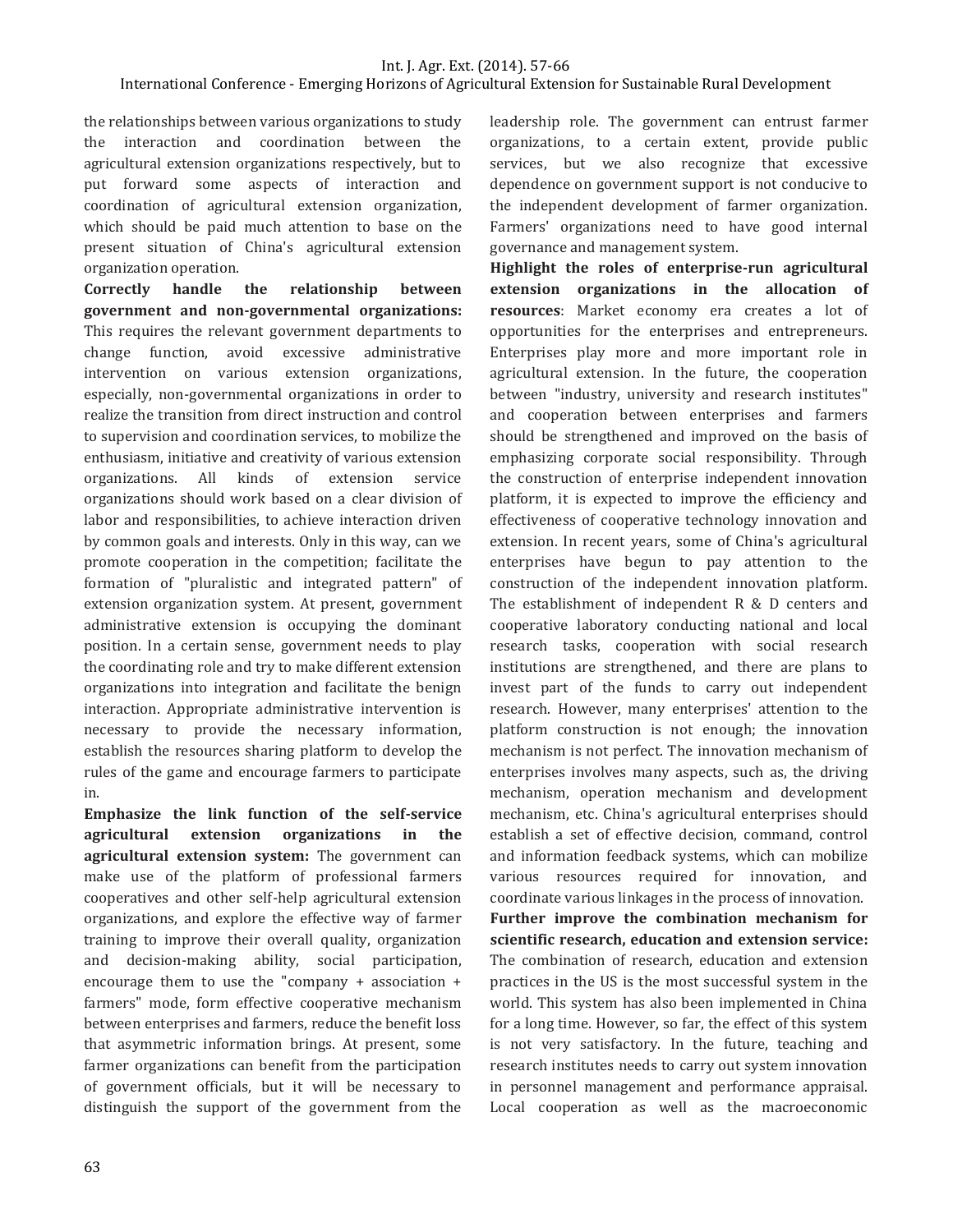#### Int. J. Agr. Ext. (2014). 57-66

### International Conference - Emerging Horizons of Agricultural Extension for Sustainable Rural Development

environment also need to be improved. At the same time, scientific and technological achievements, information and benefit sharing mechanism also need to be established to ensure the cooperation of all different parties.

**Promote the interaction between organizations and the construction of extension system through the innovation of extension service mode:** In recent years, China actively explored the agricultural extension service mode and methods under new situation. The emergence of "agricultural science and technology 110 hotline", "agricultural science and technology express train", "the agricultural technology dissemination station", "agricultural technology experts compound", "science and technology Commissioner System" and other new service mode is a good proof of the mode innovation.

These innovative practices play a significant role in cultivating diversified providers of extension service and promoting the flow and sharing of the agricultural resources. At the same time, all kinds of organizations innovate their extension mechanism in the process of interaction and cooperation. The system construction has been further improved. In the future, cooperation between government departments, government and non-governmental organizations should be enhanced based on summing up, improving and promoting all kinds of extension models, to create the public service platform of the information, personnel, equipment and other resources, promoting the flow and sharing of the resources in different areas, different departments, different areas and different units.

**Interaction of agricultural extension organizations and macro environment:** The external environment of agricultural extension organizations includes general environment and task environment. The purpose of researching the environment of agricultural extension organization is to find the effects of environmental factors on the organization structure, function and operation. Generally speaking, the macro environment of agricultural extension includes four factors: political and economic environment, social and cultural environment, administrative and organizational environment, regional and ecological environment. These factors are unable or difficult to control under the extension and service system, but the effect of these factors on operation and efficiency of the agricultural extension system is significant. The macro environment of agricultural extension organization system is divided into 4 parts analyzed separately as follows (Swanson, 1984; Gao and Zhang.2008).

**The political and economic environment:** In the 4 types of the macro environment, the political and economic factors of environment carry out its maximum influence on the efficiency of agricultural extension work of a country or a region. The political environment includes policies and laws, such as the national macro policy, strategy, decisions, plans, programs, laws, decrees, regulations, etc. China already revised the law of agricultural extension in 2012, and more detailed implementation regulations will be introduced in the near future.

Effect of economic environment factors of agricultural extension mainly refers to the level of economic development and structure, for example, economic benefits, market structure, resource base, input and output prices, industrial structure, ownership structure, management structure, technology structure, employment structure, land use structure. A variety of fundamental policy of agriculture, rural management system, land ownership and use rights, the agricultural production responsibility system, all have a significant impact on the agricultural extension.

**Social and cultural environment:** Social and cultural environment can directly influence the work and activities of agricultural extension organizations, many empirical studies have highlighted the barriers from social and cultural environment during the adoption process of technology. If extension institutions want to work effectively, they must conduct activities at the community level. Extension workers located in the community is very important to the extension work. Positioned properly, they can easily get close to farmers. Farmers have easy access to them, and benefit from the work of extension. Culture and values of rural communities, neighborhood and family also have very important influence on the dissemination of information in the rural community. Power structure and the institution of rural community determine whether largescale collective action can be successfully organized.

**Administrative and organizational environment:**  Effective agricultural extension work needs a good administrative and organizational environment. To guarantee the efficiency of extension, extension organizations and project implementers should be entitled to participate in the government decision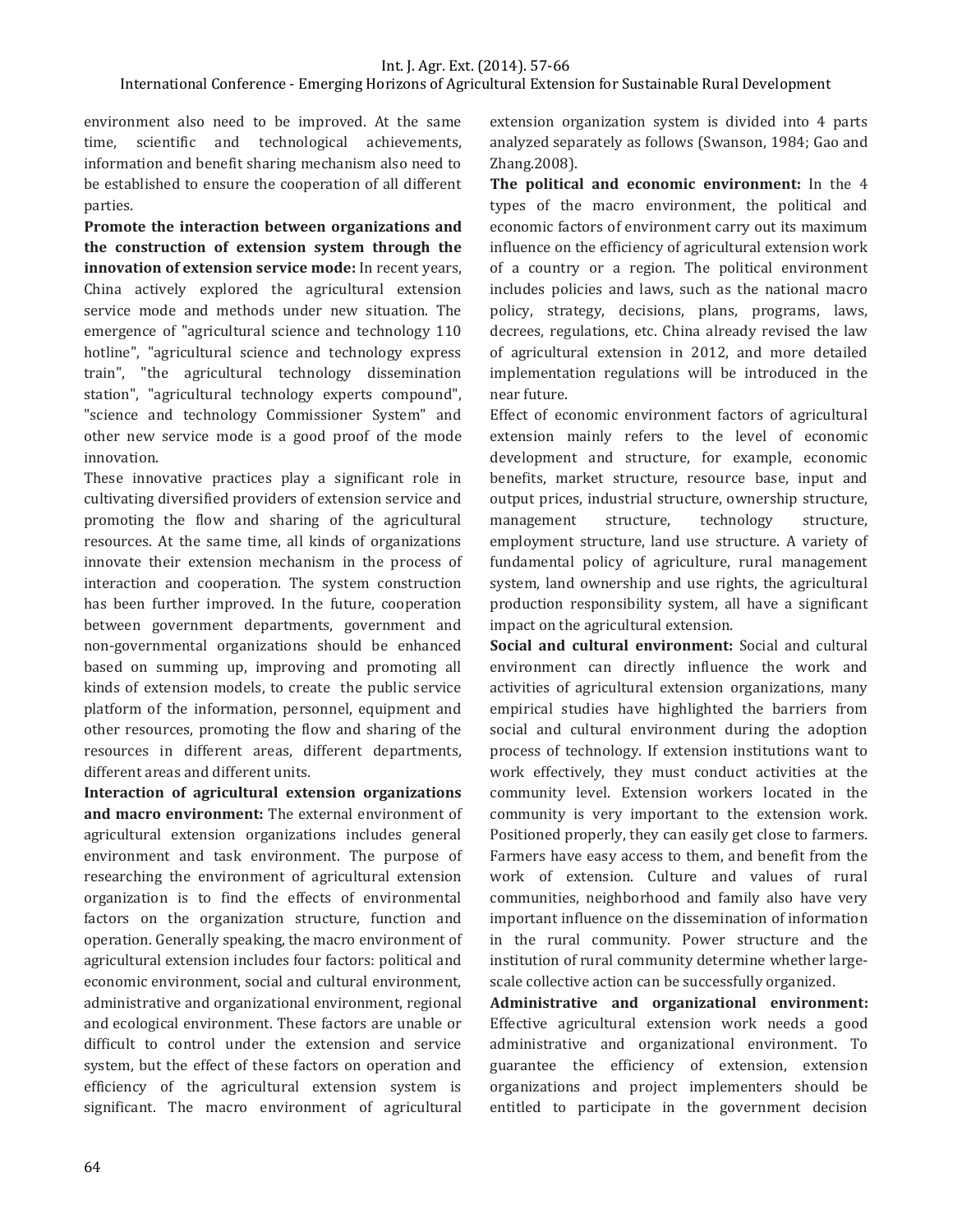making and planning. and in the formulation of extension project plan, it is necessary to consider the technical factors, and national policy and other administrative issues. The participation of farmers and farmer households should also be encouraged.

**Regional and ecological environment:** Many countries have established research and experiment station of crops in different regions and ecological environment. The crop varieties adapt to a variety of ecological environment. Extension institutes in these specific places carry out research activities to establish and maintain effective contacts to stay informed about specific situation of these areas. Farming systems research and extension methods provides an effective means for site-specific research and extension work. Based on the farming system and farmer problem analysis, key research projects, extension staff and researchers are appropriately combined together. The interaction between them may effectively improve the efficiency of agricultural extension. In the future, more regional agricultural extension stations will be established in China and will play more and more important roles at grass-roots levels.

In short, after years of exploration and practice, China's policy environment of agricultural extension has experienced continuous improvement. Ideas about agricultural extension reform and development are becoming more and more clear. These provide a favorable external environment for the construction of agricultural extension system in the future. However, interaction between the organizations and the macro environment needs to be continued. At present, to promote agricultural extension organization system construction, the most important task of strengthening hard and soft environment construction is to ensure the resource inputs, capacity building, institution building of agricultural extension development. At the same time, we need to improve the social environment and market mechanism in the rural areas, promote the flow and effective allocation of resources, create a fair competition and mutual benefit and trust market environment, improve the quality of rural population and their organization, decision-making and social participation capacity based on the improvement of related policies and regulations.

**Conclusion and recommendation**: With the rural reform and development since 1978, diversified organizations of agricultural extension have been formed in China. Currently the most influential agricultural extension organizations are mainly 5 types, namely, government-run agricultural extension organizations, education-oriented agricultural extension organizations , research-oriented agricultural extension organizations, enterprise-run agricultural extension organizations and self-service agricultural extension organizations. During the operation in the past years, different problems appeared, which resulted in the ineffective allocation of limited resources in agricultural extension. For the further optimization of internal organizational structure, government-run agricultural extension organizations should reform and improve basic-level agricultural extension system, and strengthen the division of labor and cooperation within the system through institutional innovation to improve efficiency of resource allocation; education-oriented agricultural extension organizations should deepen the reform of science and technology management system, and innovate the operational mechanisms of extension; research-oriented agricultural extension organization should change and optimize departments and units settings, and innovate management system and regulations; enterprise-run agricultural extension organizations should focus on technological innovation and institutional innovation, establish the risk prevention mechanism, and strengthen the social responsibility of agricultural enterprises; Self-help agricultural extension organizations should strengthen organizational management, improve the organizational structure and system, and better the ways and means to improve extension services. What is more, the interaction and coordination among different types of organizations and their environment must be improved.

# **ACKNOWLEDGEMENTS**

This work was supported by the National Natural Science Foundation of China Project "Organizational Proximity and Aggregates in Cooperative Agricultural Extension" (Grant No: 71173219).

# **REFERENCES**

- Gao, Q., J. Shen, X. Gao. M. Xie, X. Li. and C. Zhang. (2009). Organizational Innovation of Agricultural Extension.Social Sciences Academic Press.
- Gao, Q., X. Gao, M. Xie, Z. Cai, and J. Zhao. (2008). Technological Innovation and Sustainable Development of Agricultural Enterprises.China Agricultural University Press.

Swanson, B. E.(1984). Agricultural Extension: a